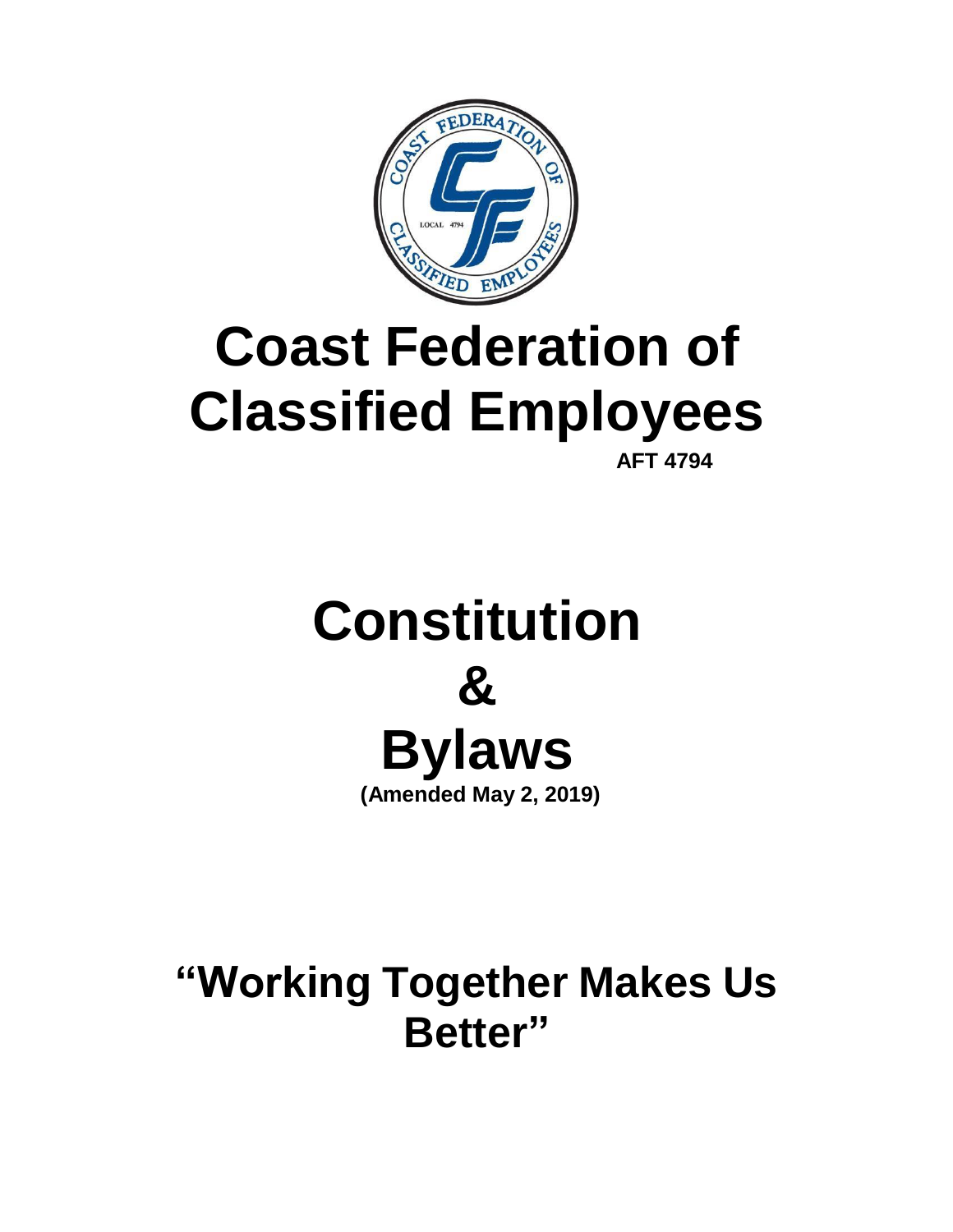# **Table of Contents**

| <b>ARTICLE II</b>                                |  |
|--------------------------------------------------|--|
|                                                  |  |
| <b>ARTICLE III</b>                               |  |
|                                                  |  |
| <b>ARTICLE IV</b>                                |  |
|                                                  |  |
| <b>ARTICLE V</b>                                 |  |
|                                                  |  |
| <b>ARTICLE VI</b>                                |  |
|                                                  |  |
| <b>ARTICLE VII</b>                               |  |
|                                                  |  |
| <b>ARTICLE VIII</b>                              |  |
|                                                  |  |
| <b>ARTICLE IX</b>                                |  |
|                                                  |  |
| <b>ARTICLE X</b>                                 |  |
|                                                  |  |
| <b>ARTICLE XI</b>                                |  |
| REMOVAL OF OFFICERS BY EXECUTIVE COUNCIL 9-10    |  |
| <b>ARTICLE XII</b>                               |  |
|                                                  |  |
| <b>ARTICLE XIII</b>                              |  |
|                                                  |  |
| <b>ARTICLE XIV</b>                               |  |
|                                                  |  |
| <b>ARTICLE XV</b>                                |  |
|                                                  |  |
| <b>ARTICLE XVI</b>                               |  |
|                                                  |  |
| <b>ARTICLE XVII</b>                              |  |
| REVENUES ……………………………………………………………………………………… 17-18 |  |
| <b>ARTICLE XVIII</b>                             |  |
|                                                  |  |
| <b>ARTICLE XIX</b>                               |  |
|                                                  |  |
| <b>ARTICLE XX</b>                                |  |
|                                                  |  |
| <b>ARTICLE XXI</b>                               |  |
|                                                  |  |
|                                                  |  |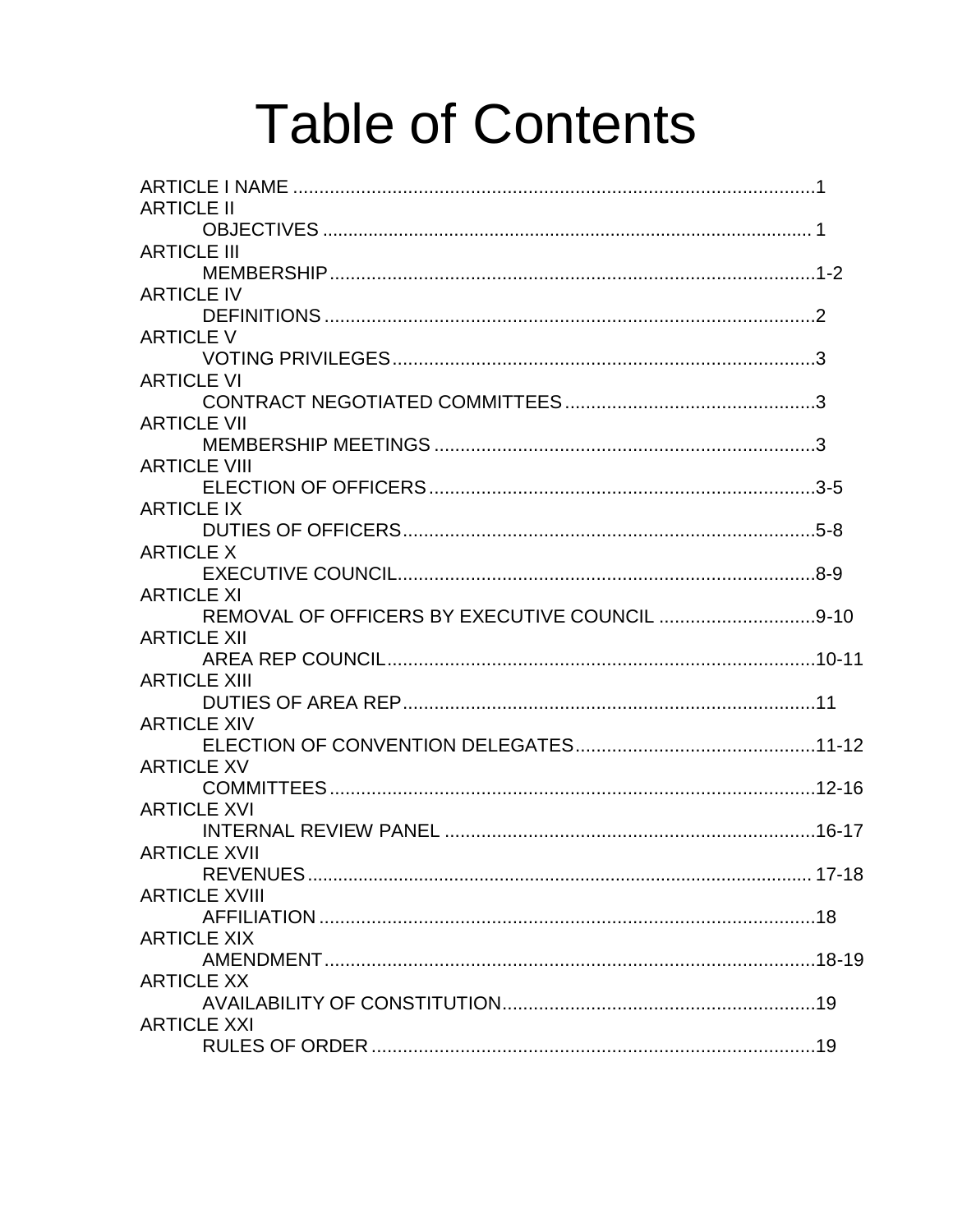## **CONSTITUTION & BYLAWS**

#### **ARTICLE I NAME**

This local shall be known as the Coast Federation of Classified Employees/American Federation of Teachers Local 4794.

#### **ARTICLE II OBJECTIVES**

The purpose of this local shall be:

- **Section 1.** To secure full union trade rights for all employees who are eligible for membership.
- **Section 2.** To advance the economic, social, and political well-being of the membership at the local, state and national level.
- **Section 3.** To represent classified staff in the Coast Community College District on all issues affecting their employment at the local, state and national level.
- **Section 4.** To encourage mutual understanding and cooperation among the membership and between the membership, faculty and administrators of the Coast Community College District.
- **Section 5.** To promote the interests of the community and students who are served by the membership.
- **Section 6.** To promote democracy and equality in the Coast Community College District and the community it serves.
- **Section 7.** To promote shared governance in the Coast Community College District for all employees who are eligible for membership.
- **Section 8.** To promote the interests of and educate the retired classified staff of the Coast Community College District on issues affecting their pensions.

#### **ARTICLE III MEMBERSHIP**

**Section 1.** All classified employees in the Coast Community College District are eligible for membership except those designated as management, supervisory and confidential.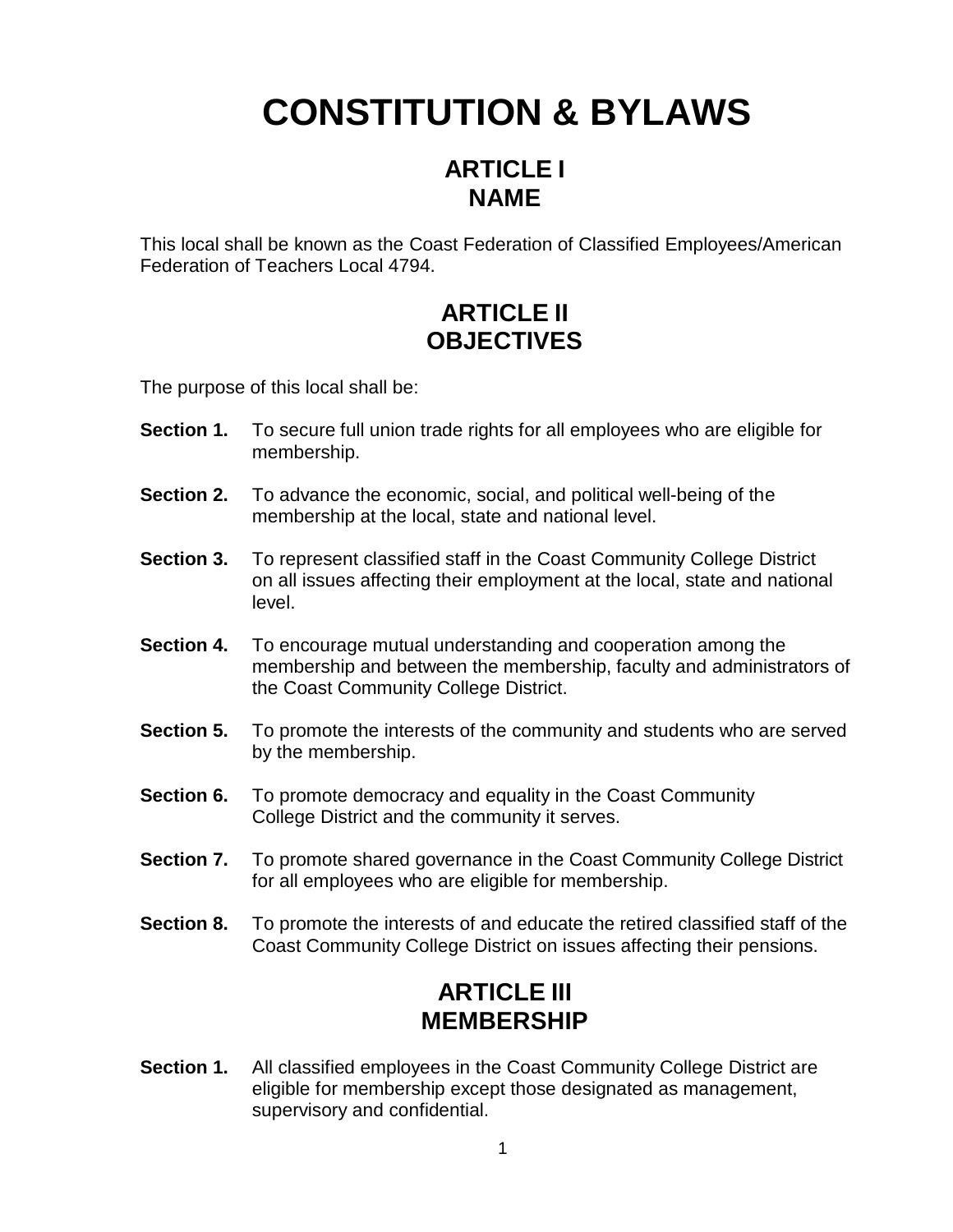- **Section 2.** Retired membership shall be open to all retired employees of the Coast Community College District who have held active membership in the Coast Federation of Classified Employees prior to retirement.
	- a. A retiree chapter shall be established with the Coast Federation of Classified Employees for the purposes of:
		- 1. Maintaining the ties of professional unity between working members and retirees;
		- 2. Representing and promoting the interests of retired members, its affiliates, the labor movement and the community; and
		- 3. Providing a forum for exchanging information of interest and benefit to retired members and for the expression of their views.
	- b. All members of the retiree chapter should hold simultaneous membership in the state and national affiliate as a retiree.
	- c. The retiree chapter shall establish bylaws that delineate membership, officers, committees and their responsibilities.

The retiree chapter president or a designee shall serve as a member of the Executive Council of the Coast Federation of Classified Employees and may have voting privileges on all matters except contractual considerations and issues of working conditions.

**Section 3.** No person shall be denied membership on the basis of sex, race, national origin, religious or political belief, or social status.

#### **ARTICLE IV DEFINITIONS**

- **Section 1.** Member in good standing**:** any eligible classified employee of the Coast Community College District who joins the local and has paid dues either through payroll deduction, check, money order, or cash.
- **Section 2:** Day (Working): Any day during which the central administrative office of the district is open for business.

Calendar Day: includes weekends and holidays.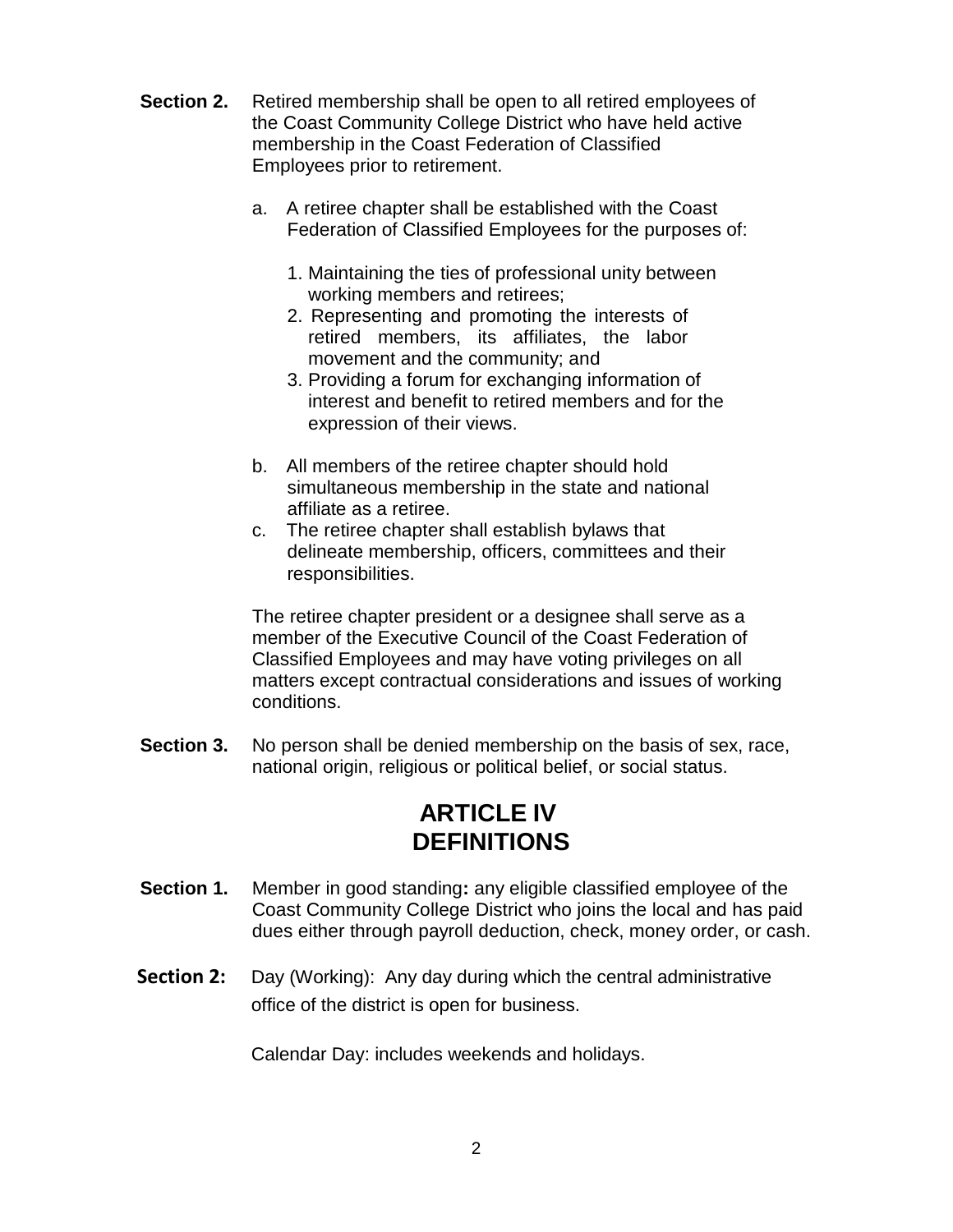## **ARTICLE V VOTING PRIVILEGES**

To be eligible to vote, an employee must be a member in good standing fifteen (15) days working days prior to an election or ratification vote to ensure an accurate membership list at the polls.

#### **ARTICLE VI CONTRACT NEGOTIATED COMMITTEES**

To be eligible to serve as a classified committee member on any campus/District or district wide contract negotiated committee, a classified employee must be a member in good standing.

#### **ARTICLE VII MEMBERSHIP MEETINGS**

- **Section 1.** The Executive Council shall determine the time and place, and give at least thirty (30) day notice of the annual membership meeting.
- **Section 2.** Special meetings of the membership may be called by:
	- a. the Executive Council,
	- b. the Area Rep Council,
	- c. a petition of twenty-five percent (25%) of the members.
- **Section 3.** The membership meeting shall be the supreme policy making body of the local. A quorum shall be required for any membership meeting at which any question is put to a vote of those present. A quorum shall be sixty-six (66) members or twenty percent (20%) of the total number of members in-good-standing, whichever is least.
- **Section 4.** The membership meeting shall have the right to initiate referenda, which shall be conducted by the ad hoc Elections Committee.

#### **ARTICLE VIII ELECTION OF OFFICERS**

- **Section 1.** Commencing in 1993 and every two (2) years thereafter, the members shall elect the following officers no later than April 30 of that election year,
	- a. President At-Large
	- b. Treasurer At-Large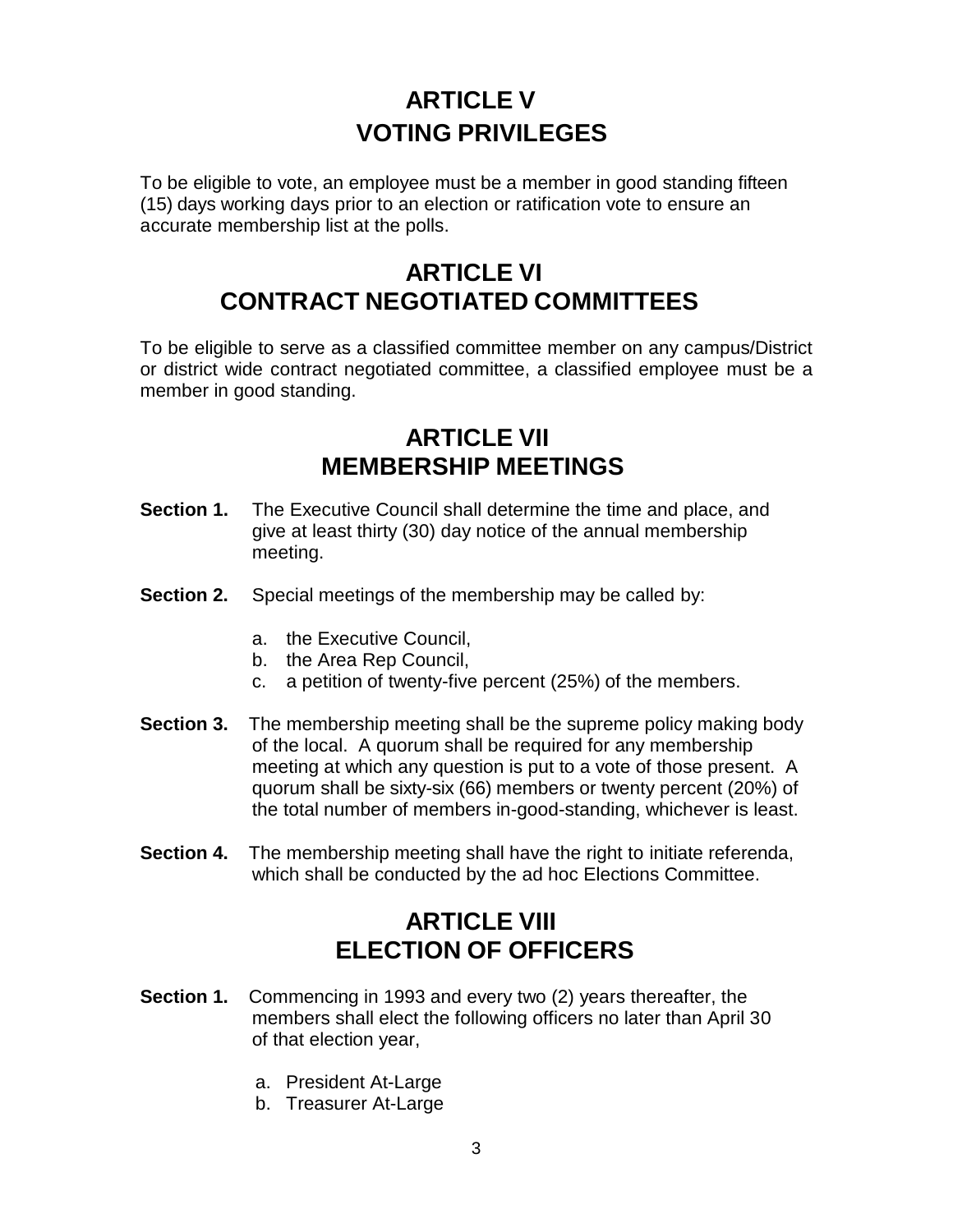- c. Secretary At-Large
- d. Vice President, OCC (elected by OCC campus members only)
- e. Vice President, GWC (elected by GWC campus members only)
- f. Vice President, CCC (elected by CCC campus members only)
- g. Vice President, District (elected by District campus members only)
- h. Vice President, At-Large (elected by members of their respective campuses)
- **Section 2.** To be eligible for any office in Section 1a through Section 1h, a person must be a member in good standing of the local for a period of one (1) year prior to the date of the election.
- **Section 3.** Vice Presidents, At-Large are elected by the general membership. The number of Vice Presidents, At-Large are determined by the number of union members at (OCC, GWC, CCC and District). Each site is guaranteed a minimum of one (1) Vice President, At-Large. Each site shall have one Vice President, At-large for each twenty-five (25) union members, or any portion thereof, at that site.
	- For example, if a site has 100 union members, then that site would have four (4) Vice Presidents, At-Large.
	- If a site has 88 union members, then that site would have four (4) Vice Presidents, At-large.

The number of Vice Presidents, At-Large shall be determined by how many CFCE union members are in good standing on March 1. If there are more candidates than Vice Presidents, At-Large positions available, then the candidates with the highest vote totals shall prevail.

- **Section 4.** An ad hoc Elections Committee shall conduct all general and special elections of the local.
- **Section 5.** At least forty-five (45) calendar days prior to the date of the election, the ad hoc Elections Committee shall notify all members of the opening of nominations for office. This notification shall include associated timelines and procedures.
- **Section 6.** Upon acceptance of nomination, a candidate must submit in writing to the ad hoc Elections Committee a statement as to why he/she wishes to run for office.
- **Section 7.** The ad hoc Elections Committee shall prepare and send notification of candidates running for CFCE officers, polling locations, times to cast ballot, and no later than fifteen (15) working days following the close of nominations.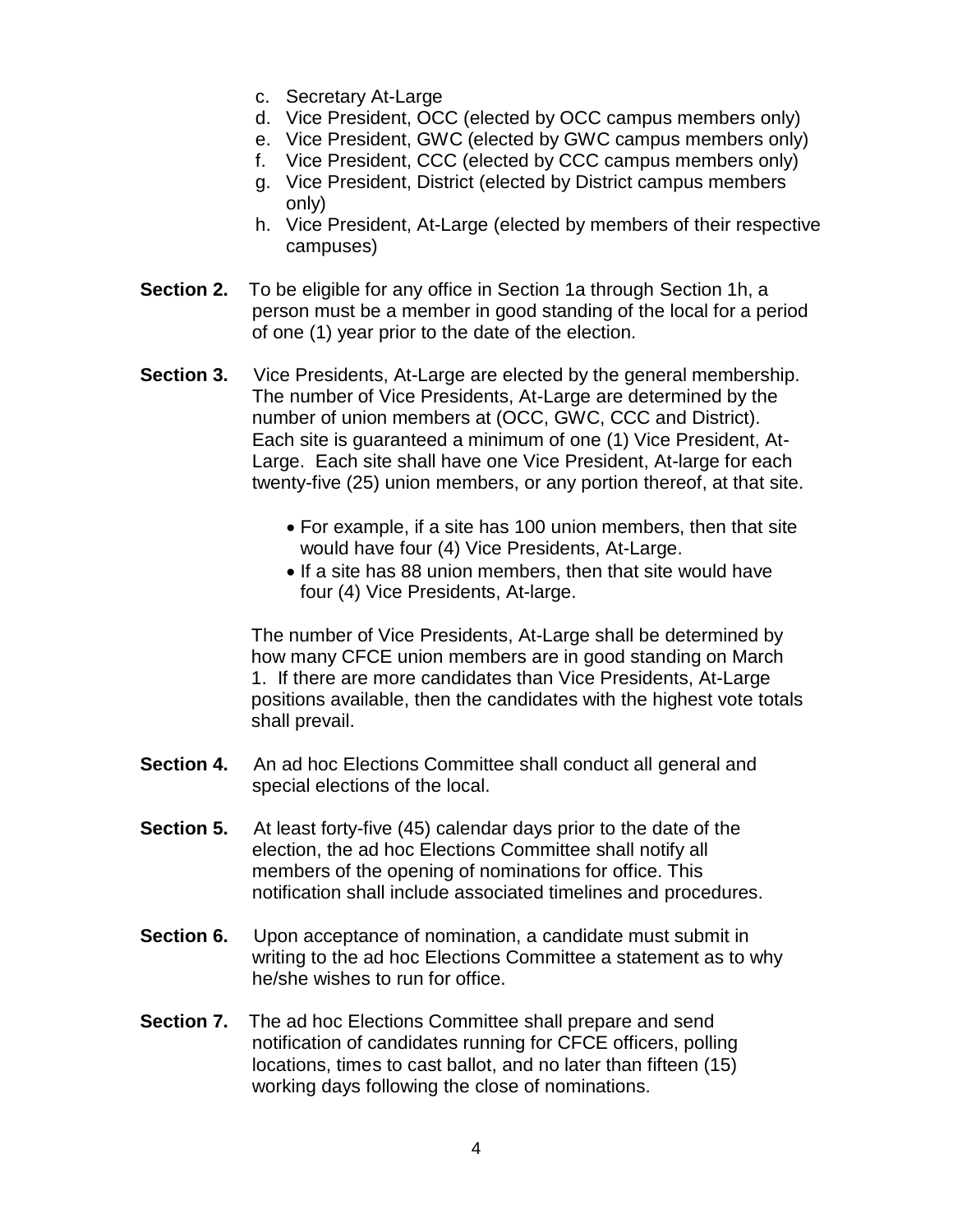- **Section 8.** A majority of the ballots received shall determine the election. In the absence of a majority vote, the ad hoc Elections Committee shall conduct a run-off election among the two candidates who have received the most votes for the office in question using the procedure specified in Section 7 above.
- **Section 9.** All newly elected officers shall become non-voting members of the Executive Council until they are eligible to take office.
- **Section 10.** Successful candidates shall assume office the first day of July following the election.
- **Section 11.** In case of a resignation or removal of office by the Executive Council, all vacancies (with the exception of the President), shall be filled by a majority vote of the Executive Council.
- **Section 12.** A petition stating just cause and signed by 30% of the membership shall be sufficient to require the ad hoc Elections Committee to conduct a recall election of any officer specified in the petition. The recall election shall be conducted under the procedures in section 7 above.
- **Section 13.** If an officer is recalled, the ad hoc Elections Committee shall hold a special election under the procedures in Sections 5, 6 and 7 above.

#### **ARTICLE IX DUTIES OF OFFICERS**

- **Section 1.** Elected officers may be required to attend local and CFT sponsored workshops and training programs.
- **Section 2.** Elected officers may be required to write monthly articles for the union newsletter.
- **Section 3.** The President shall:
	- a. be the presiding officer at all meetings of the membership and the Executive Council,
	- b. be an ex-officio member of all standing committees, except the ad hoc Elections Committee,
	- c. be responsible for the ongoing administration of the local,
	- d. receive, report and respond to correspondence of the local,
	- i. supervise all employee(s) of the local,
	- e. be one of the responsible financial officers of the local, and shall be authorized to co-sign financial instruments, and make regular and usual disbursements of funds,
	- f. represent the local before bodies of the employer, executive and legislative officials,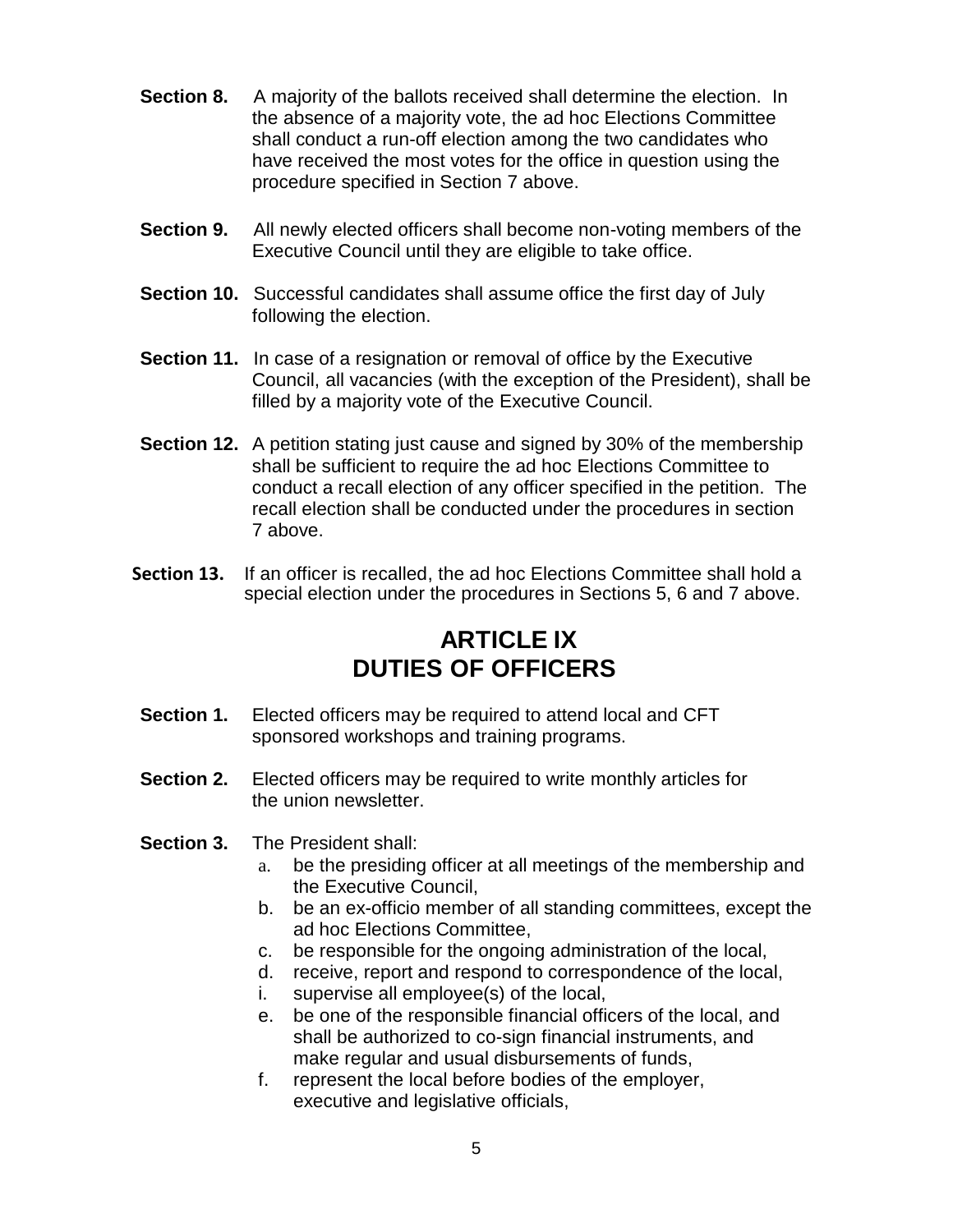- g. represent the local before the public, community organizations, and the news media,
- h. be, by office, a delegate to the Central Labor Council
- i. be, by office, a delegate to the convention of the California Federation of Teachers, American Federation of Teachers, and meetings of its affiliated subordinate bodies,
- j. make an annual report to the membership of the local,
- k. oversees the work of, and receive regular reports from the Executive Council,
- l. oversee the work of, and receive regular reports from the Grievance Committee,
- m. oversee the work of, and receive and certify the reports of the ad hoc Elections Committee,
- n. prepare annual budget for the local with the assistance of the Treasurer,
- o. be able to delegate the responsibilities of the office, except where otherwise specified by the constitution.
- **Section 4.** The Executive Vice President, appointed by the Executive Council shall:
	- a. assume the duties of the President in the event of the absence, resignation, illness, or death of the President, until a new president can be elected by the membership,
	- b. assist the campus and District Vice Presidents with the Area Rep Councils, upon request,
	- c. co-sign financial instruments in the absence of the President or Treasurer,
	- d. perform other duties as delegated by the President, or assigned by the Executive Council.
- **Section 5.** The Secretary shall:
	- a. maintain the files and records of the local, to include the membership database,
	- b. record and keep accurate minutes of meetings of the membership and Executive Council, and record excused and unexcused absences,
	- c. assist the President in handling the correspondence of the local,
	- d. make available copies of the Constitution and Bylaws, upon request,
	- e. be the custodian of the seal and charter of the local,
	- f. perform other duties as delegated by the President, or assigned by the Executive Council.

**Section 6.** The Treasurer shall:

- a. receive, record, and deposit all dues, monies and other income in the name of the local,
- b. be one of the responsible financial officers of the local, and be authorized to co-sign financial instruments, and make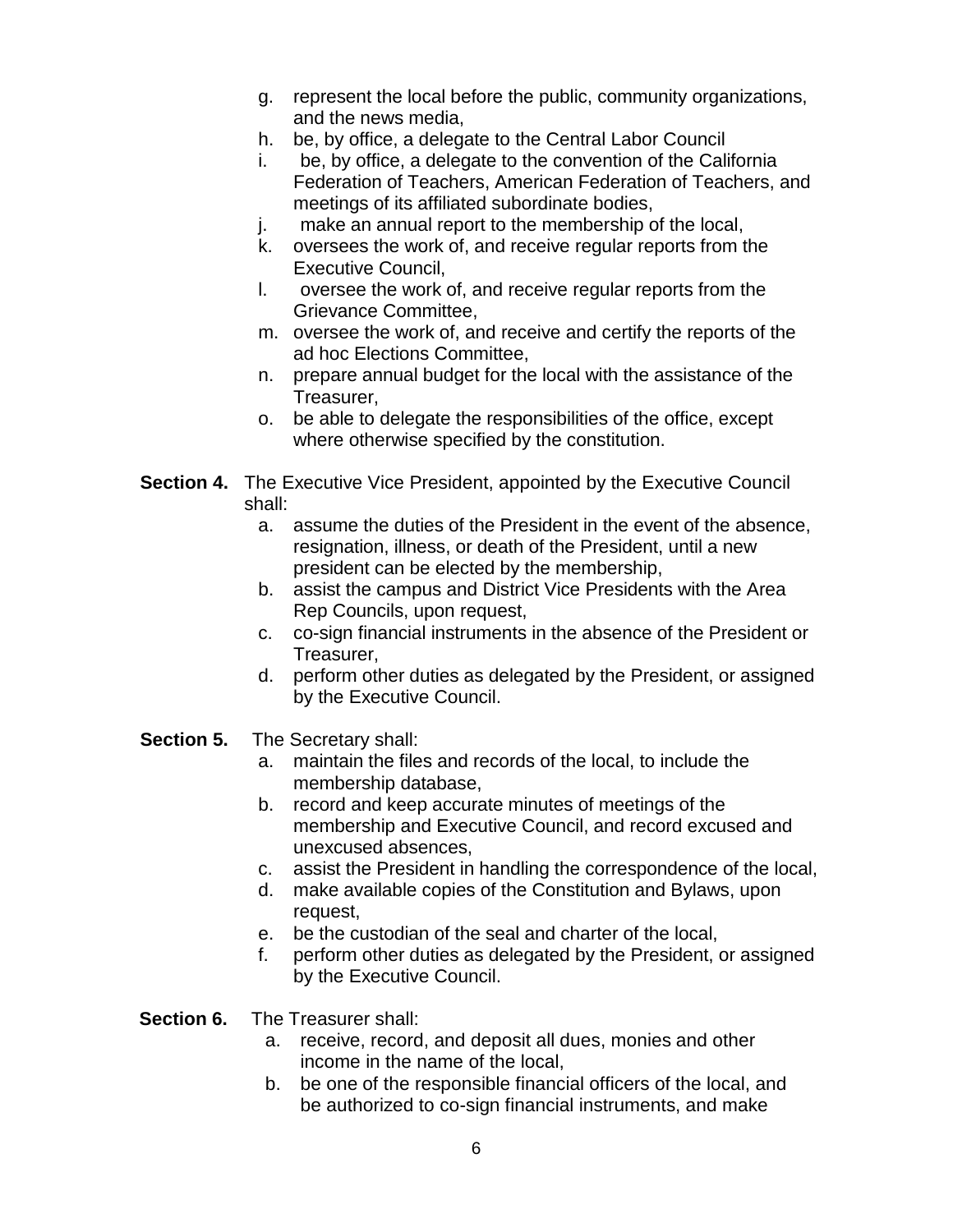regular and usual disbursements of funds,

- c. annually arrange for an independent audit of the financials of the local, and make the findings and report available to the American Federation of Teachers, California Federation of Teachers, Executive Council, Area Rep Council and membership,
- d. transmit per capita payments on a regular basis to the Secretary- Treasurer of the American Federation of Teachers, California Federation of Teachers and similar officers of all other bodies with which the local is affiliated,
- e. assist the president in preparing an annual budget to be presented for approval by the Executive Council,
- f. prepare quarterly budget reports to be presented for approval by the Executive Council,
- g. perform other duties as delegated by the President, or assigned by the Executive Council.
- **Section 7**. The Vice-Presidents for OCC, GWC, CCC and District shall:
	- a. chair and maintain Area Rep Councils (if applicable),
	- b. represent the local before campus administration,
	- c. assist employees with questions, concerns, and issues,
	- d. assist the Grievance Committee, upon request,
	- e. request and appoint classified committee members (with the assistance of the Area Reps, if applicable), 1. notify newly selected committee members as to the role and responsibilities of committee membership, 2. send out committee appointment letters to committee chair, supervisor of classified employee,
		- and the employee,
	- f. provide and update committee list and classified staff serving on shared governance committees to the Executive Council as needed,
	- g. participate in phone banking and on-on-one membership recruitment,
	- h. perform other duties as delegated by the President, or assigned by the Executive Council.

#### **Section 8.** The Vice Presidents, At-Large are representative of the number of union members shall:

- a. specialize in the representation of employees,
- b. coordinate and assist other council members in representing and recruitment of employees,
- c. make reports to the Executive Council concerning the needs of employees,
- d. assist committees as they pertain employees,
- e. assist employees with questions and concerns,
- f. may represent the local before campus administration,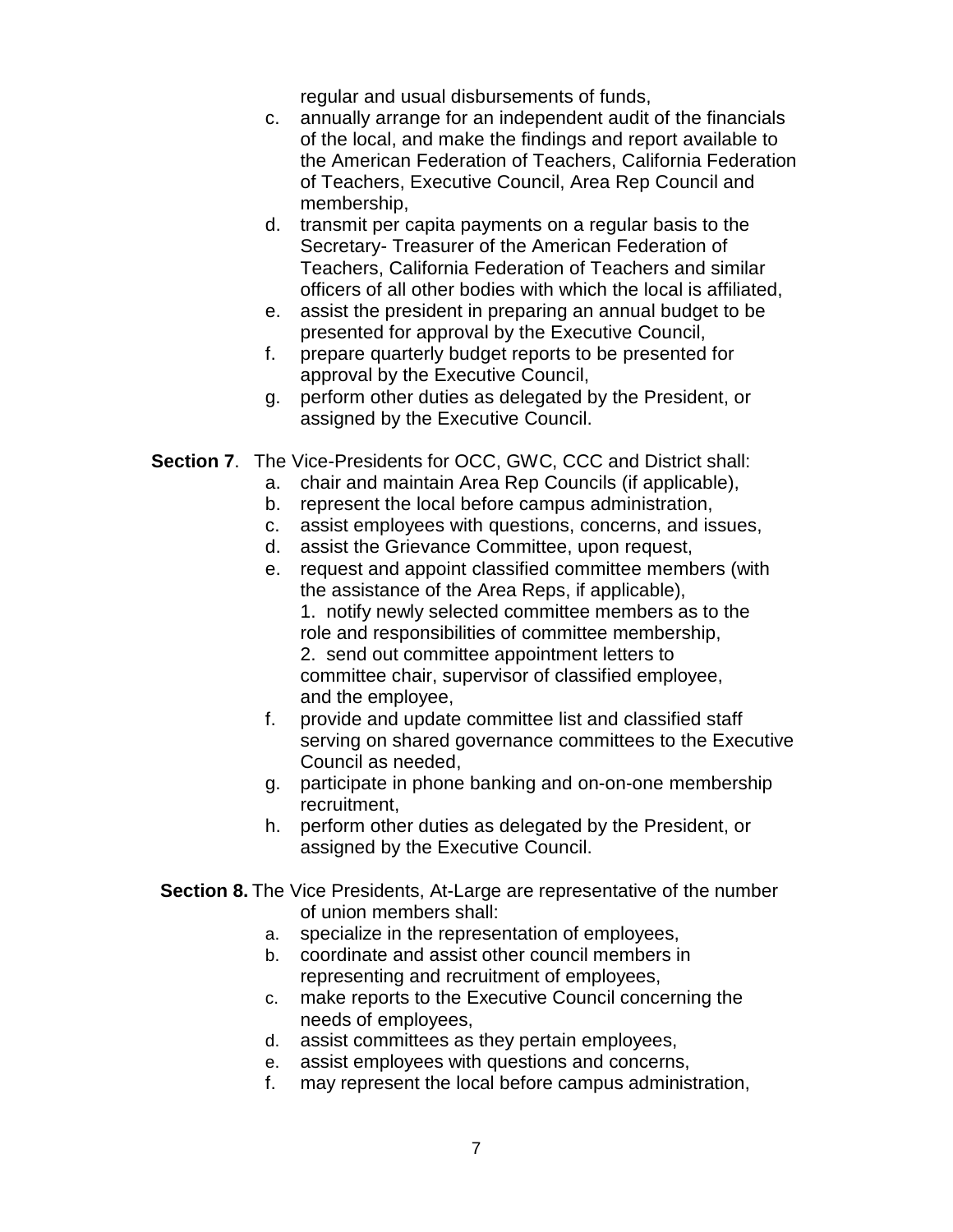- g. may assist employees with questions, concerns, and issues
- h. may assist the Vice Presidents, upon request,
- i. participate in phone banking and one-on-one membership recruitment,
- j. perform other duties as delegated by the President, or assigned by the Executive Council.

### **ARTICLE X EXECUTIVE COUNCIL**

- **Section 1.** The Executive Council shall meet monthly, or at the call of the President, or at the call of two (2) or more of its members.
- **Section 2.** A quorum of the Executive Council shall consist of no less than four (4) members of the Council from Article 8, Section 1, a through g. In the event of a vacancy a quorum shall consist of fifty-one percent (51%) of the remaining Council.
- **Section 3.** The Executive Council shall approve an annual budget in May, which shall be presented by the President and Treasurer.
- **Section 4.** The Executive Council shall employ all professional, technical, clerical and support staff of the organization.
- **Section 5.** The Executive Council shall establish the salary, benefits, and expense guidelines of any general officer that is employed by the local; except that no such person shall suffer loss of economic status as a result of such action.
- **Section 6.** Consistent with the approved budget, the Executive Council shall be empowered to make contracts and incur liabilities, including the purchase of services, equipment and real property, to borrow money, to secure such obligations by mortgage or other instrument, and to otherwise engage in financial transactions to the extent permitted by applicable law of statute.
- **Section 7.** The Executive Council shall be responsible for adherence to, and enforcement of the Constitution and Bylaws of the local.
- **Section 8.** Code of Conduct and Ethics: As a Coast Federation of Classified Employees Executive Council member, I shall abide by the following Code of Ethics and Conduct. I shall: assist in furthering the goals of the Coast Federation of Classified a. Employees as stated in its Constitution and Bylaws,
	- b. not falsely, maliciously or recklessly injure or attempt to injure,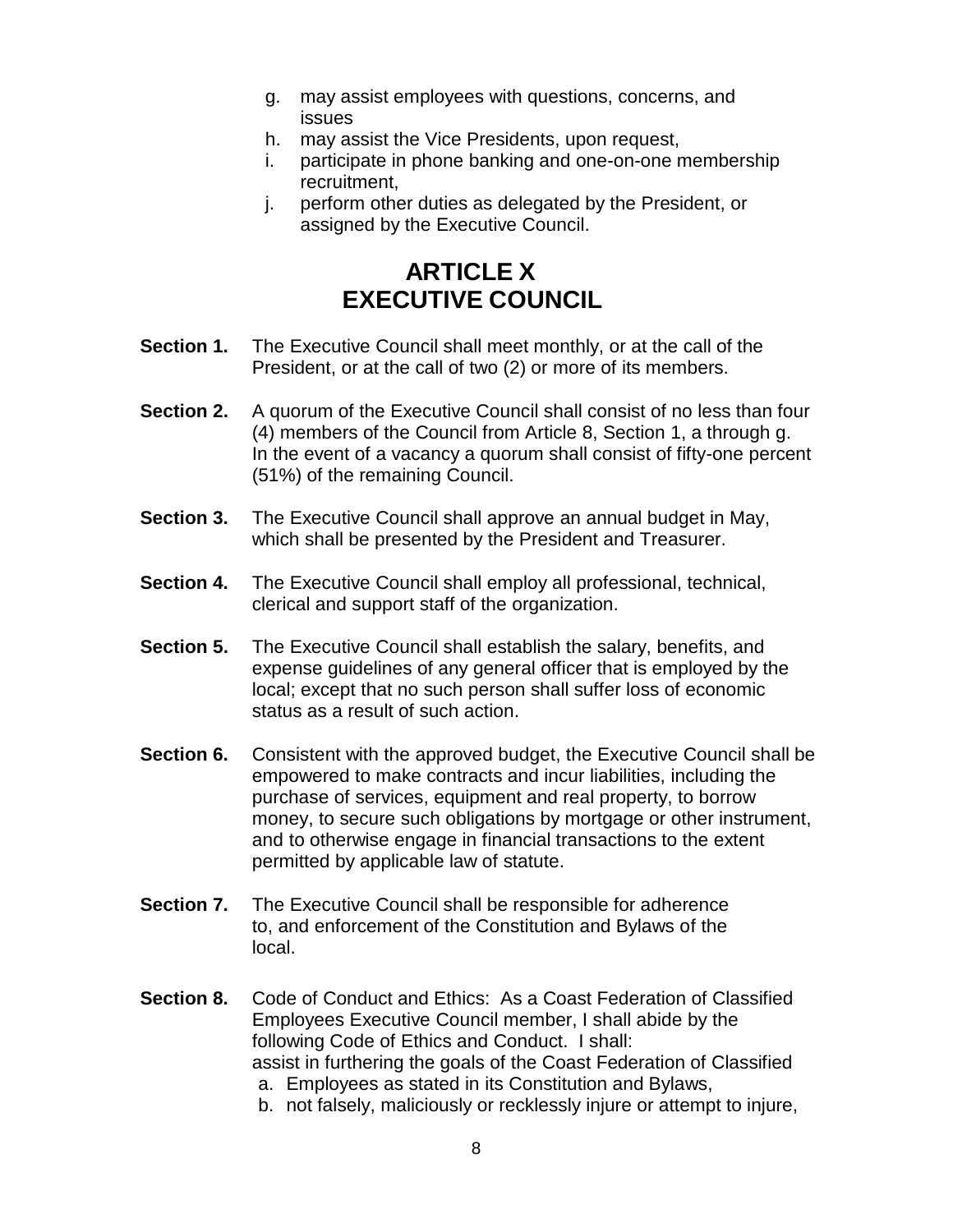whether directly or indirectly, the professional reputation of the Executive Council and its leadership,

- c. recognize and accept my personal responsibility as stated in the Constitution and Bylaws, to build and maintain a good name and reputation for the CFCE and its Executive Council,
- d. protect the union's financial, communication, historical and all other records; and will never use any of the union's assets as a means for making private gain,
- e. not abuse privileges of my office nor union resources for unauthorized purposes,
- f. completely cooperate with my successor in the transfer of authority at the end of my term from my administration to that of my successor,
- g. refrain from sharing information disclosed in Executive Council meetings that has been declared confidential, in the presence of non- Executive Council members,
- h. not use or appear to use information discussed in the Executive Council meetings to create a negative impression of the CFCE Executive Council, its members or its leadership,
- i. conduct myself in a manner that reflects accountability, dependability, integrity, trustworthiness and respect,
- j. communicate in a manner consistent with my fiduciary duties under law,
- k. address issues in a forthright and respectful manner,
- l. abide by the principles of ethical behavior established in this statement,
- m. respect and acknowledge the authority and responsibility of the elected union officials in all aspects of union activities to include meetings and all forms of communication.

Violations of any of these codes shall be cause for removal from office upon approval by the general membership as determined at a general membership meeting.

### **ARTICLE XI REMOVAL OF OFFICERS BY EXECUTIVE COUNCIL**

- **Section 1.** An officer may be removed by a majority vote of the Executive Council (with adequate documented evidence) for one or all of the following reasons:
	- a. three (3) unexcused absences in a year,
	- 1. An excused absence is defined as notification to the President, or designee, prior to the Executive Council meeting.
	- b. failure to fulfill those duties and responsibilities for which they were elected.
- **Section 2.** The President shall notify an officer, in writing, when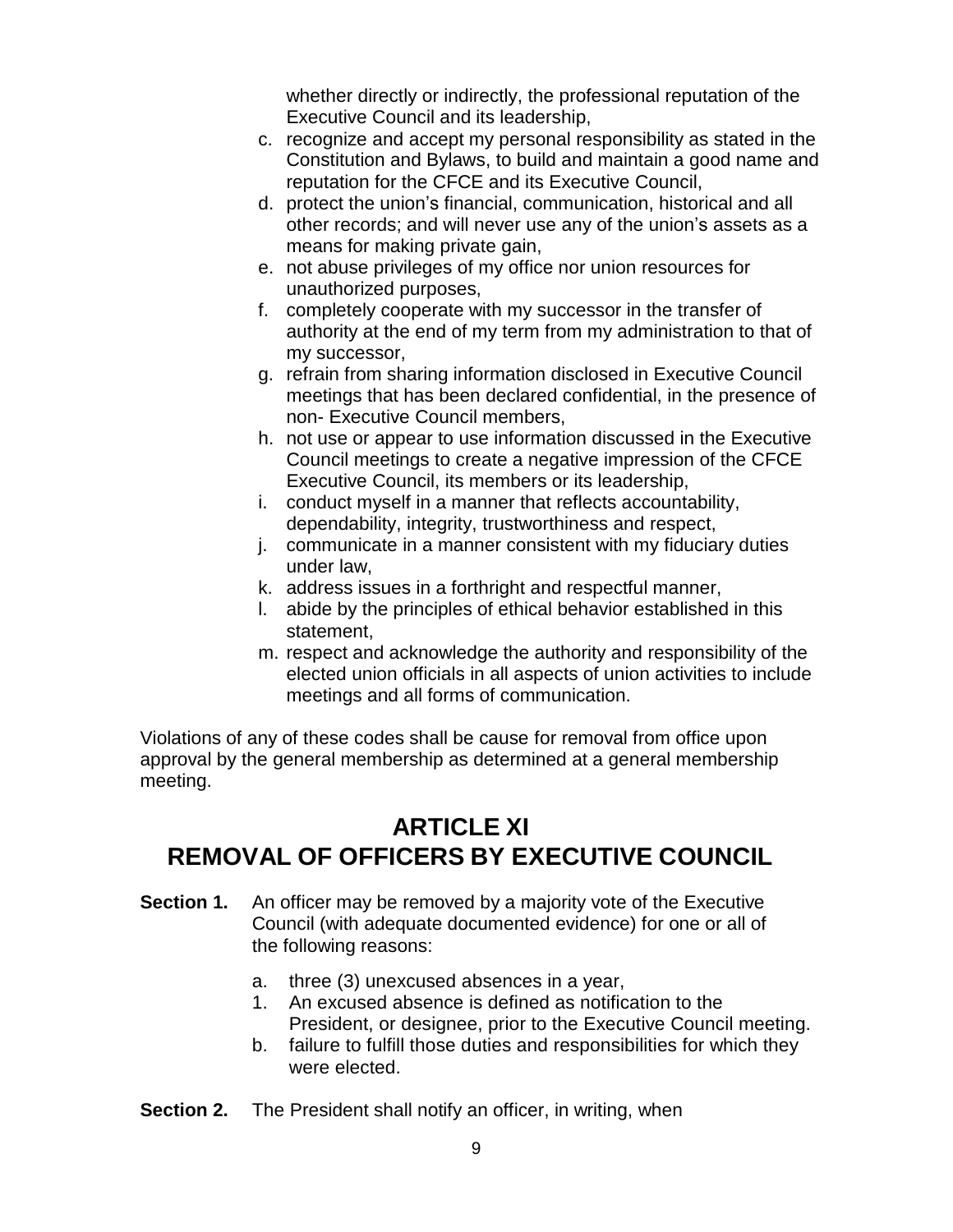they have accumulated two (2) unexcused absences.

**Section 3.** An officer who has been removed by the Executive Council may appeal the decision before the Internal Review Panel.

#### **ARTICLE XII AREA REP COUNCIL (If Applicable)**

**Section 1.** Subject to the final authority of the Executive Council, the campus and District Area Rep Councils shall be considered the representative body of the organization, consisting of members of the organization appointed by the President and Vice President of each campus and District as follows:

> a. there shall be appointed one Area Rep from each building or department located at each specific campus, site, or District, b. an additional Area Rep shall be appointed in buildings or departments with more than twenty-five (25) employees, c. the President and Vice Presidents for each campus, site and District shall designate appropriate placement of Area Reps not appointed to a specific building or department using the same formula as in (a) and (b) above.

- **Section 2.** Commencing in 1994 and every two (2) year thereafter, the members of each campus, site, and District shall elect both Area Reps and Alternate Area Reps to their respective campus, sites, and District, no later than April 30<sup>th</sup> of that election year using the same formulas in (a), (b) and (c) above.
- **Section 3.** The ad hoc Elections Committee shall conduct Area Rep Council elections using the same procedures as outlined in Article V, Sections 2, 4, 5, 6, and 7.
- **Section 4.** All newly elected Area Reps and Alternates shall become nonvoting members of the Area Rep Councils until they are eligible to take office.
- **Section 5.** Successful candidates shall assume office the first day of July following the election.
- **Section 6.** The Vice Presidents for OCC, GWC, CCC, and District shall be the presiding officers of the Area Rep Councils, but may vote only in the event of a tie.
- **Section 7.** The Area Rep Councils shall meet twice (2) a month, or at the call of the campus Vice President, or District Vice President, or at the call of two (2) or more Area Reps.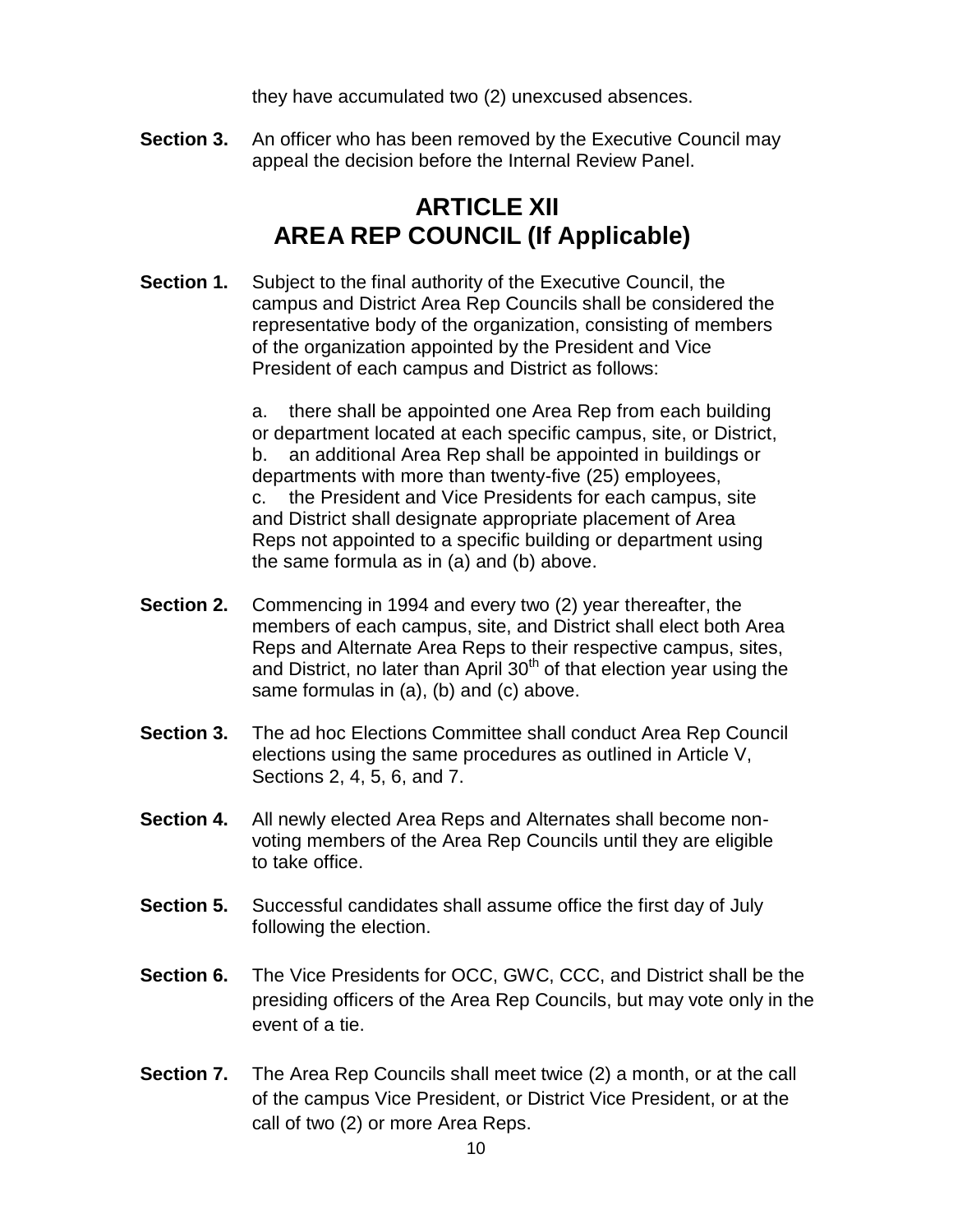**Section 8.** The jurisdiction of the Area Rep Councils shall be limited to those matters that are indigenous to their campus or sites respectively. Matters, which have general application to the colleges/sites collectively, shall be solely within the jurisdiction of the President and Executive Council.

#### **ARTICLE XIII DUTIES OF AREA REPS (If Applicable)**

#### **Section 1.** Area Reps shall:

a. welcome new employees to the college, site, or District,

b. attend all regular and special meetings of the Area Rep Council,

c. hold regular monthly meetings of the membership at the worksite, or other appropriate place, for the purpose of making reports, discussing work place and organizational concerns, receiving instruction from the membership, and other activities as may be required,

d. recruit eligible persons for union membership,

e. conduct elections and referenda when so instructed by the ad hoc Elections Committee,

f. problem solve worksite issues and concerns,

g. notify grievance committee of potential grievance, and upon request, assist the grievance officer.

#### **Section 2.** Alternate Area Reps shall:

a. attend all regular and special meetings of the Area Rep Council,

b. assist the Area Reps in the conduct of all duties,

c. serve in the place of the Are Rep in the event of illness or absence.

#### **ARTICLE XIV ELECTION OF CONVENTION DELEGATES**

- **Section 1.** Commencing in 1993 and every year thereafter, the members may elect delegates to attend either the convention(s) of the American Federation of Teachers, California Federation of Teachers or the California Labor Federation.
- **Section 2.** Commencing in 1993 and every year thereafter, the Executive Council (with the exception of the President) may run for a delegate position to state and national conventions listed in Section 1 above.
- **Section 3.** The appropriate Constitution & Bylaws of the AFT, CFT or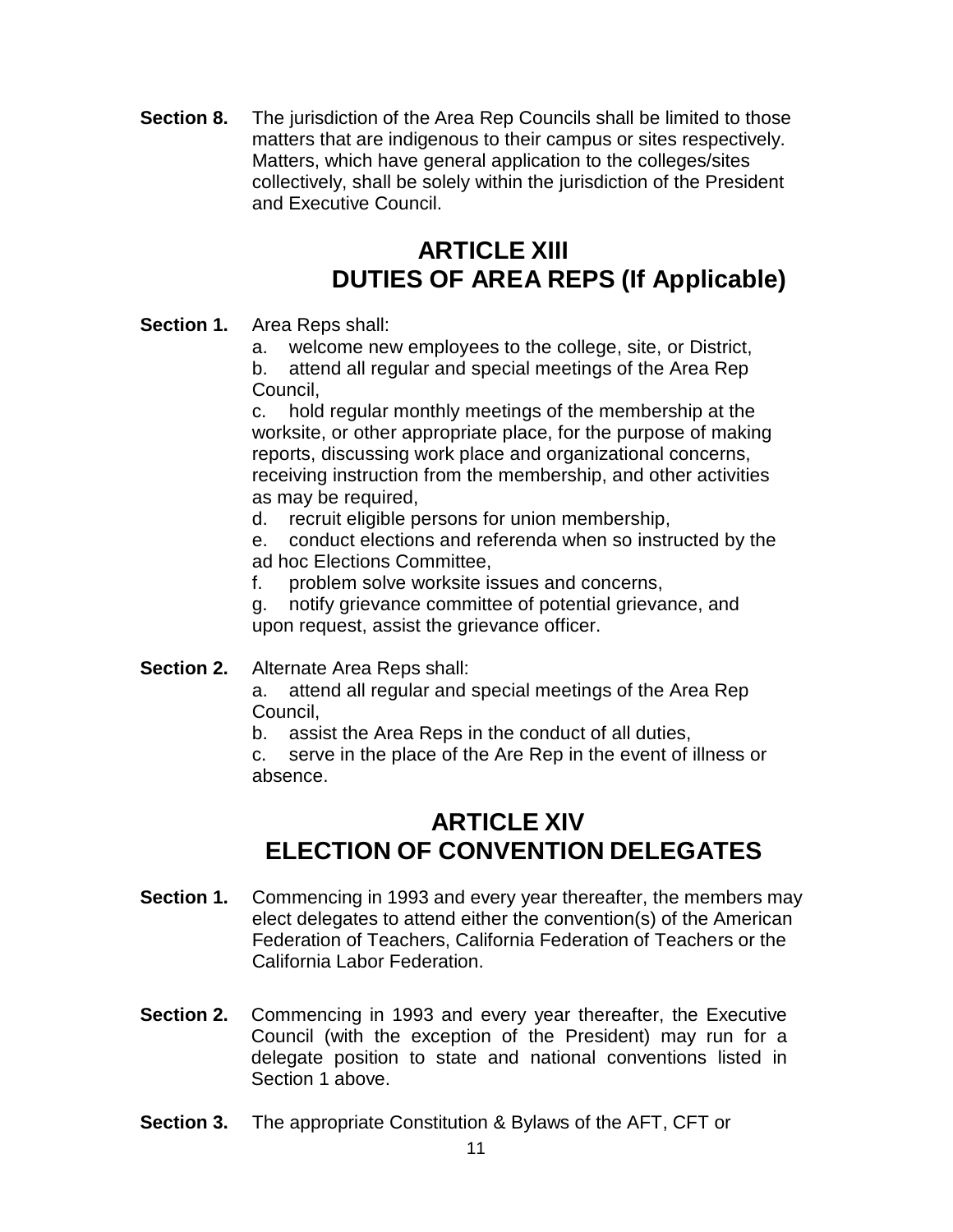OCLF will determine number of delegates.

- **Section 4.** The ad hoc Elections Committee shall conduct delegate elections.
- **Section 5.** To be eligible as a delegate a person must be a member in good standing of the organization.
- **Section 6.** At least fifteen (15) days prior to the date of the election, the ad hoc Elections Committee shall notify all members of the opening of nominations for delegates.
- **Section 7.** The ad hoc Elections Committee shall prepare and send notification of candidates running for CFCE Convention Delegates, polling locations, times to cast ballot, and information to absentee vote no later than fifteen (15) days following the close of nominations.
- **Section 8.** A majority of the ballots received shall determine the election. In the absence of a majority vote, the ad hoc Elections Committee shall conduct a run-off election among the two candidates who have received the most votes using the procedure specified in Section 7 above.

#### **ARTICLE XV COMMITTEES**

- **Section 1.** The standing and/or ad hoc committees of the organization shall be:
	- a. Contract Development-standing committee
		- 1. Negotiations Research–ad hoc
			- 2. Contract Campaign Committee-ad hoc
			- 3. Contract
	- b. Elections-ad hoc
	- c. Grievance-ad hoc
	- d. COPE-standing
	- e. Social-ad hoc
	- f. Membership-standing
	- g. Evaluations Committee-ad hoc
	- h. Finance Committee-ad hoc
	- i. Scholarship Committee-standing
	- j. Negotiations-ad hoc
- **Section 2.** The Executive Council may establish special committees.
- **Section 3.** Upon appointment by the President and approval by the Executive Council, committee chairs shall have one (1) month to select committee members and present their names to the Executive Council.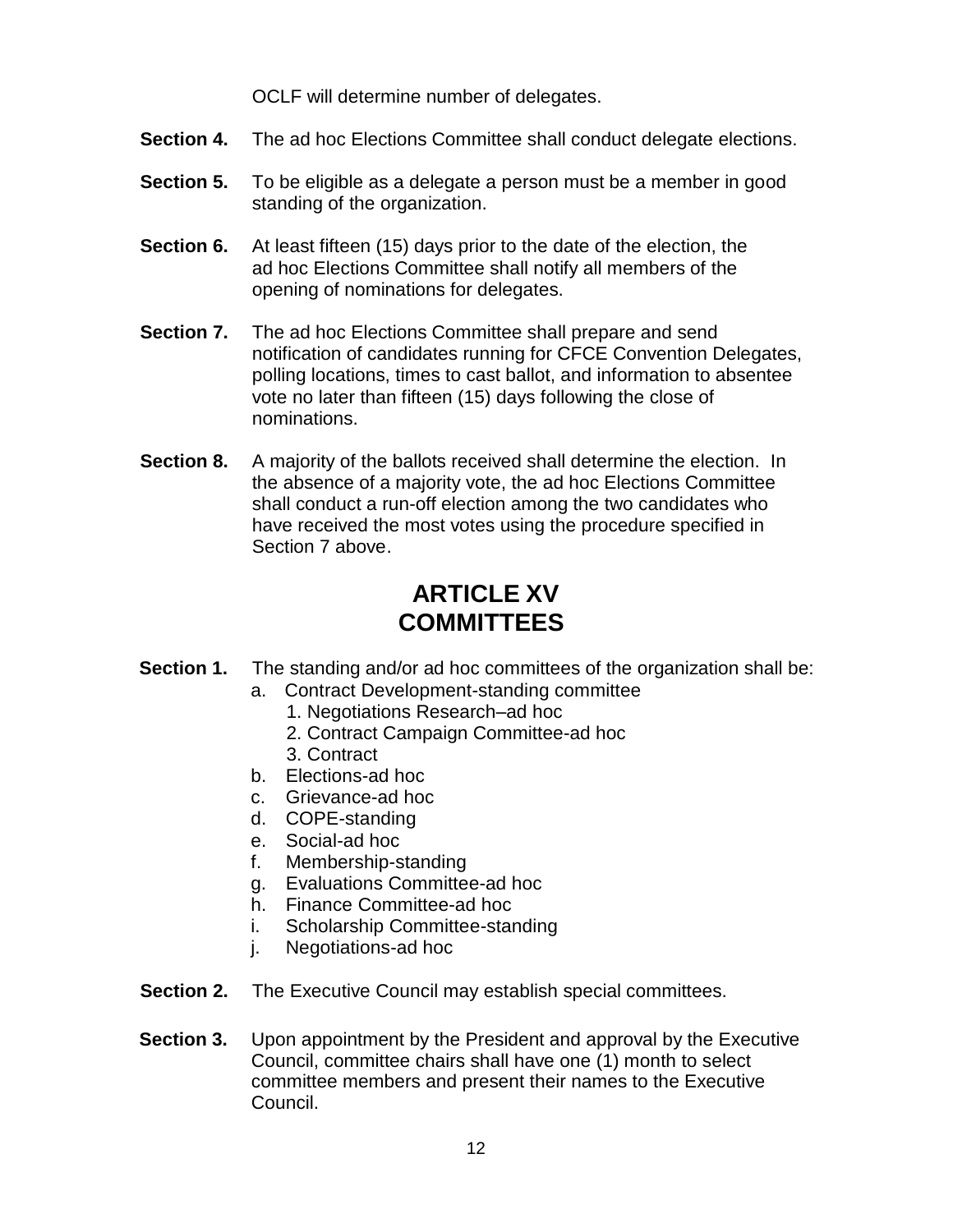- **Section 4.** Within one (1) month of formation each committee shall present its annual program of action to the Executive Council and Area Rep Council.
- **Section 5.** The ad hoc Elections Committee shall conduct and supervise all elections of the organization.
	- a. The chair and four (4) members of the ad hoc Elections Committee shall be appointed every two years by the Executive Council.
	- b. Should a member of the ad hoc Elections committee seek general office, they shall resign from the committee and the vacancy appointed by the Executive Council.
- **Section 6.** The ad hoc Contract Development Committee shall conduct research, surveys, hearings, and other activities which shall assist the organization in its collective bargaining, or similar programs.
- **Section 7.** The COPE (Committee on Political Education) Committee shall promote public and governmental support for public education, government services and health care; encourage the participation of the union's members and the general public in governmental and political activities; improve union members' and the general public's understanding of policies and legislation that affect education, state, and local government and health care; and engage in lawful activities suitable for achieving these ends.
	- a. The membership of this committee shall consist of:
		- 1. union members who make either a minimum of one (1) dollar per month automatic payroll deduction or a ten (10) dollar donation per year,
		- 2. the officers of this committee shall be a chairperson, treasurer, and a secretary appointed by the president and subject to the constitution of the union.
	- b. This committee shall have the authority to carry out activities related and limited to the achievement of its purpose; and:
		- 1. shall make recommendations to the Executive Council with regard to political endorsements,
		- 2. has its own authority with regard to the disbursement of funds from a separate COPE fund for political activities subject to applicable laws and regulations.
- **Section 8.** The Social Committee shall conduct activities, which promote the social well-being of the membership, are attractive to potential members, the Coast Community College District and the community it serves.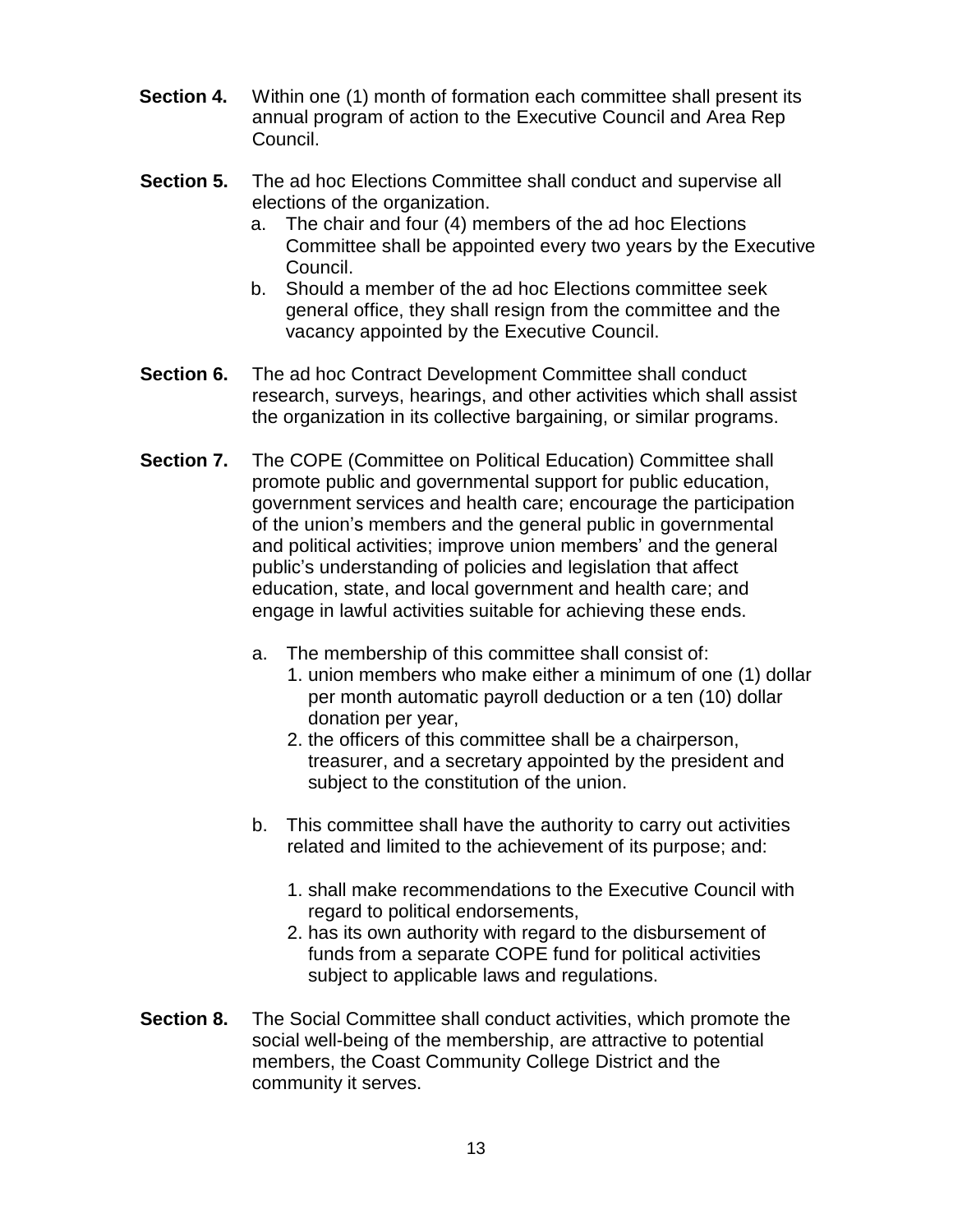- **Section 9.** The Membership Committee shall be responsible for coordinating and conducting membership recruitment activities, phone banking, and one- on-one membership recruitment.
- **Section 10.** The Grievance Committee/Officers shall work towards the resolution of contractual and non-contractual disputes in the workplace, with the concurrence of the President; shall maintain records of grievances and their disposition and shall be responsible for the processing of grievances and disputes beyond the immediate work location with the concurrence of the President.
	- a. There may be two (2) grievance officers per campus and one (1) from District.
	- b. All grievances must be processed regardless of grievance officers' personal opinion.
	- c. No grievance or dispute shall be denied without presidential approval.
	- d. Grievance officers should not help employees fill out employee grievance form.
	- e. All completed grievance information and files shall be immediately turned over to the President for future reference and storage. If sent through District mail, the file must be sealed and marked confidential.
	- f. All grievances must be held in strictest confidence.
	- g. The chairperson shall:
		- 1. train all grievance officers before they are allowed to handle a grievance,
		- 2. conduct at least one (1) monthly Grievance Committee meeting,
		- 3. meet monthly with the President to go over all pending grievances,
		- 4. give full status report to President before a grievance goes to Level III,
		- 5. handle all grievances at Level III and/or arbitration,
		- 6. make recommendations and obtain approval from the Executive Council regarding grievances and disputes to be taken to arbitration or civil remedy,
		- 7. request from Executive Council approval to seek professional counsel,
		- 8. recruit grievance officers from each campus.
	- h. Grievance officers shall:
		- 1. be respected members of their campus,
		- 2. attend monthly Grievance Committee meetings,
		- 3. go through a training period,
		- 4. handle informal conference, level I and level II grievance,
		- 5. notify chairperson when a grievance or dispute is filed at formal level I or II,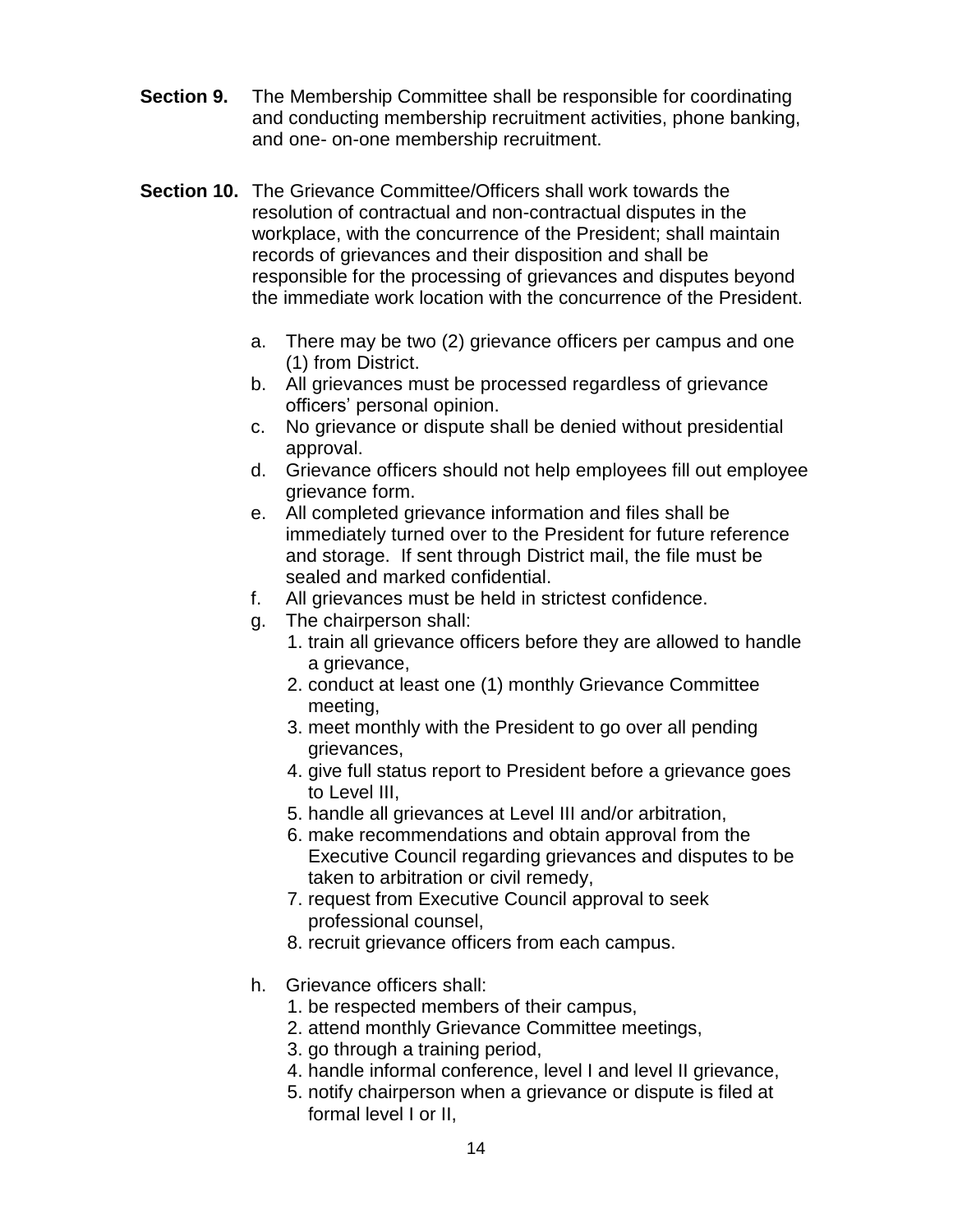- 6. notify chairperson when a grievance or dispute had been denied at formal level II,
- 7. discuss all grievances or disputes with the Grievance Committee,
- 8. send a copy of all formal grievances to the President within twenty- four (24) hours of being filed.
- i. Grievant shall:
	- 1. personally complete an Employee Grievance Form detailing the alleged grievance,
	- 2. sign Grievance Form and authorization to represent.
- j. Appeal Process:
	- 1. employees may appeal a decision by the Grievance Committee by appearing before the Executive Council,
	- 2. the decision by the Executive Council shall be final and binding.
- **Section 11.** The Evaluations Committee shall be responsible for coordinating and conducting an annual performance evaluation of the Office of the President and the Executive Council officers by the classified staff at large to provide meaningful feedback to the President and the Executive Council for future planning.
	- a. The membership of this committee shall consist of:
		- 1. One chairperson (appointed by the Executive Council) and four members (one from each campus and the district), each selected at a general membership meeting by votes from their campus attendees.
	- b. Members of the committee shall:
		- 1. Meet to compile or update a performance evaluation form which will be distributed to both members and nonmembers.
		- 2. Distribute the performance evaluations in on-campus mailboxes which will be returned back to the campus/District committee representative.
		- 3. Meet with the chairperson to compile the results which will be reported back to the Executive Council.
- **Section 12.** The Finance Committee will inspect and analyze the financial records of the Federation on a regular basis, ensure that the financial transactions of the Federation are transparent and comply with all legal and ethical standards under the law, protect the financial integrity of the union, and provide oversight of financial transactions of the CFCE, AFT 4794.
	- a. The membership of this committee shall consist of twelve (12)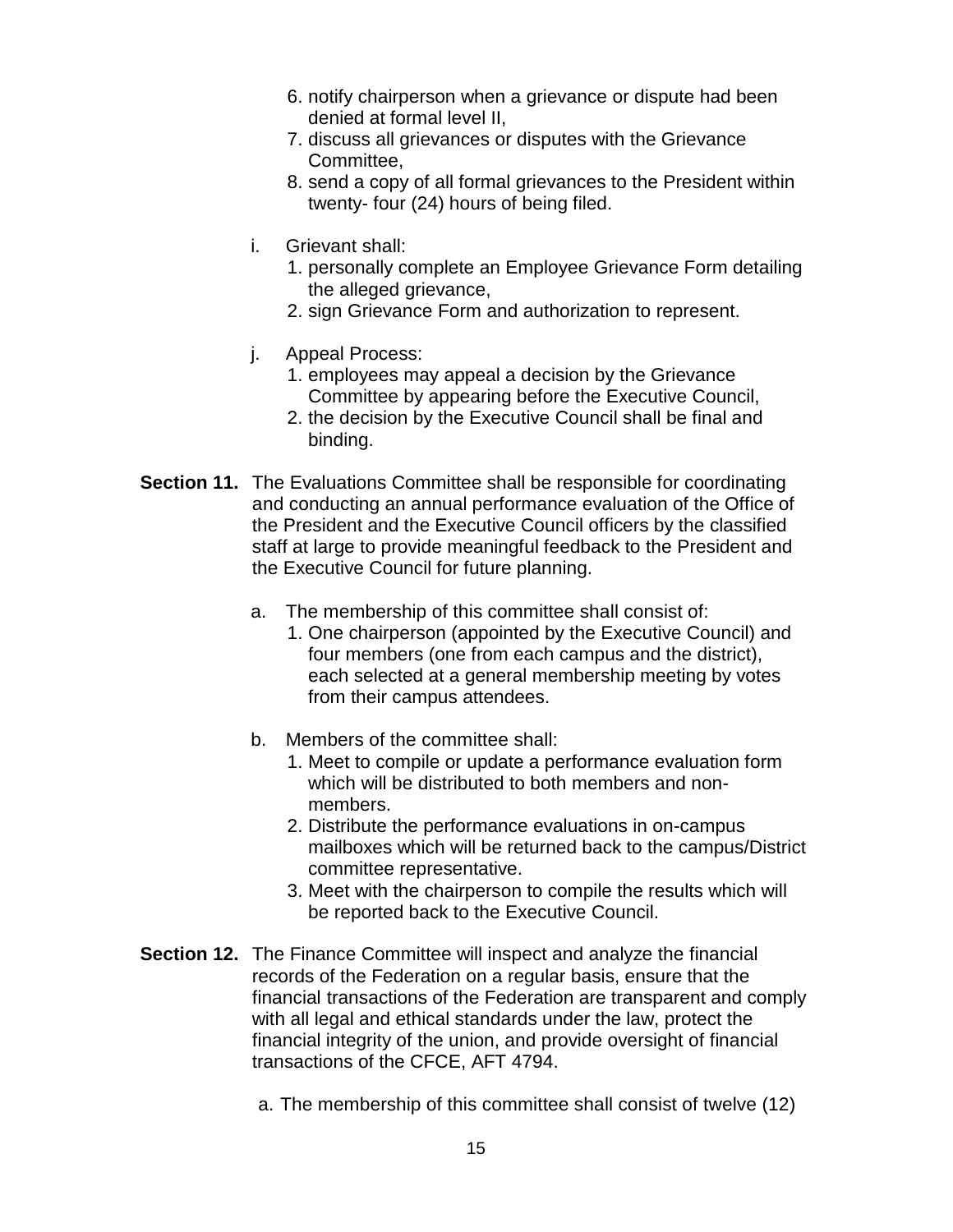members in good standing: seven (7) voting member, three (3) non- voting members, and two (2) consultants, as needed. The consultants will be selected from the following offices: The President, Executive Vice President, and Secretary/Treasurer.

- 1. Voting members may not include Executive Council members past or present.
- 2. The number of voting members are determined by the number of union members at each site (CCC, GWC, OCC and District). Each site is guaranteed a minimum of one (1) voting member. Each site shall have one (1) voting member for every 100 union members or any portion thereof.
- 3. The Finance Committee will hold meetings bimonthly and in a manner consistent with its mission.
- 4. The chair of this committee will give a report at the Executive Council meeting to the Executive Council members on the committee's finding recommendations.
- 5. The members of the Finance Committee will be provided release time from the Federation to carry out their duties.
- b. The Finance Committee will be charged to:
	- 1. Upon appointment of the committee chair by the President and approval by the Executive Council, the committee shall have one month to develop and publish procedural guidelines to carry out their duty in the oversight of financial resources and procedures. These procedural guidelines for oversight must be approved by the membership for the following areas of oversight:
		- i. Expenditures of membership dues and rebates,
		- ii. Expenditure of release time,
		- iii. Disbursements,
		- iv. Review storage procedures for all records pertaining to finances of the CFCE Local 4794.

#### **ARTICLE XVI INTERNAL REVIEW PANEL**

- **Section 1.** The Executive Council hereby establishes a procedure for the selection of an arbitration panel for the settlement of an internal union dispute. Such a panel shall be made available to hear a complaint from members concerning action by the union which the member(s) alleges to affect adversely hi/her remedies provided in the Constitution and Bylaws of CFCE Local 4794.
- **Section 2.** The union Internal Review Panel shall consist of three (3) members: one (1) chosen by each party, and a third  $(3<sup>rd</sup>)$ , a chairperson, chosen by the first two (2). The chair of the panel shall be chosen from an approved list of the American Arbitration Association.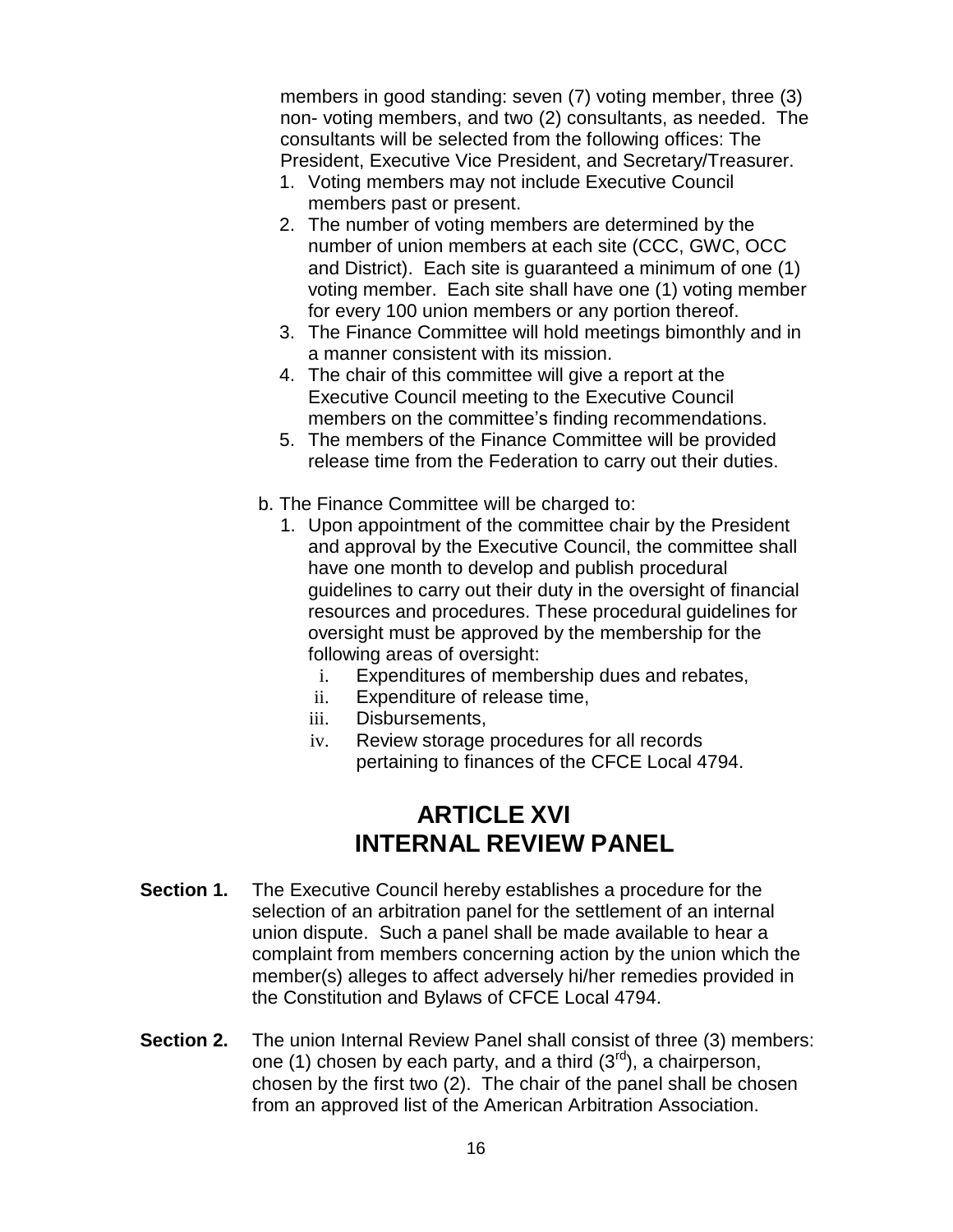The chairperson of the panel shall not be a member of CFCE 4794, nor shall have been a member during any of the five (5) precious years immediately prior to his or her appointment to the panel.

- **Section 3.** The American Arbitration Association shall monitor each step of the procedure.
- **Section 4.** Cases will be heard in the Los Angeles AAA region.
- **Section 5.** CFCE 4794 shall assume the administrative costs of the procedure and the fees and expenses of the chairperson of the panel. CFCE 4794 shall assume the fees, if any, and expenses of the CFCE 4794 panel members.
- **Section 6.** In order to insure that the complaint is not frivolous or mischievous, or that the complaint is not utterly without merit, the complainant shall post a two hundred and fifty dollars (\$250) escrow amount with the AAA. The panel shall not hear the case until the escrow is posted. The tripartite panel shall, by its majority, decide whether the escrow fund will be returned or forfeited.
- **Section 7.** A panel shall have authority to decide the issue in conflict and order a correction of the situation in those instances in which it is judged that the complaint has merit; however, no monetary damages can be granted in the award.
- **Section 8.** The decision of the panel shall be final and they shall carry with them the obligation of full compliance by the complainant(s) and any affected member(s).

#### **ARTICLE XVII REVENUES**

- **Section 1.** Beginning July 1, 2008, dues to the Coast Federation of Classified Employees shall be \$550.00 annually (based on full-time employment) which includes affiliate per capita charges equal to \$307.54, payable either in advance or through tenthly payroll deductions. Effective July 1 every year thereafter, the dues of each member shall be increased by an amount equal to any increase in per capita payments that are required to be made to the American Federation of Teachers, California Federation of Teachers, or similar bodies with which the organization is affiliated.
- **Section 2.** Dues to the Coast Federation of Classified Employees who earn less than twenty thousand dollars (\$20,000) a year shall be on half (1/2) of the amount calculated in Section 1.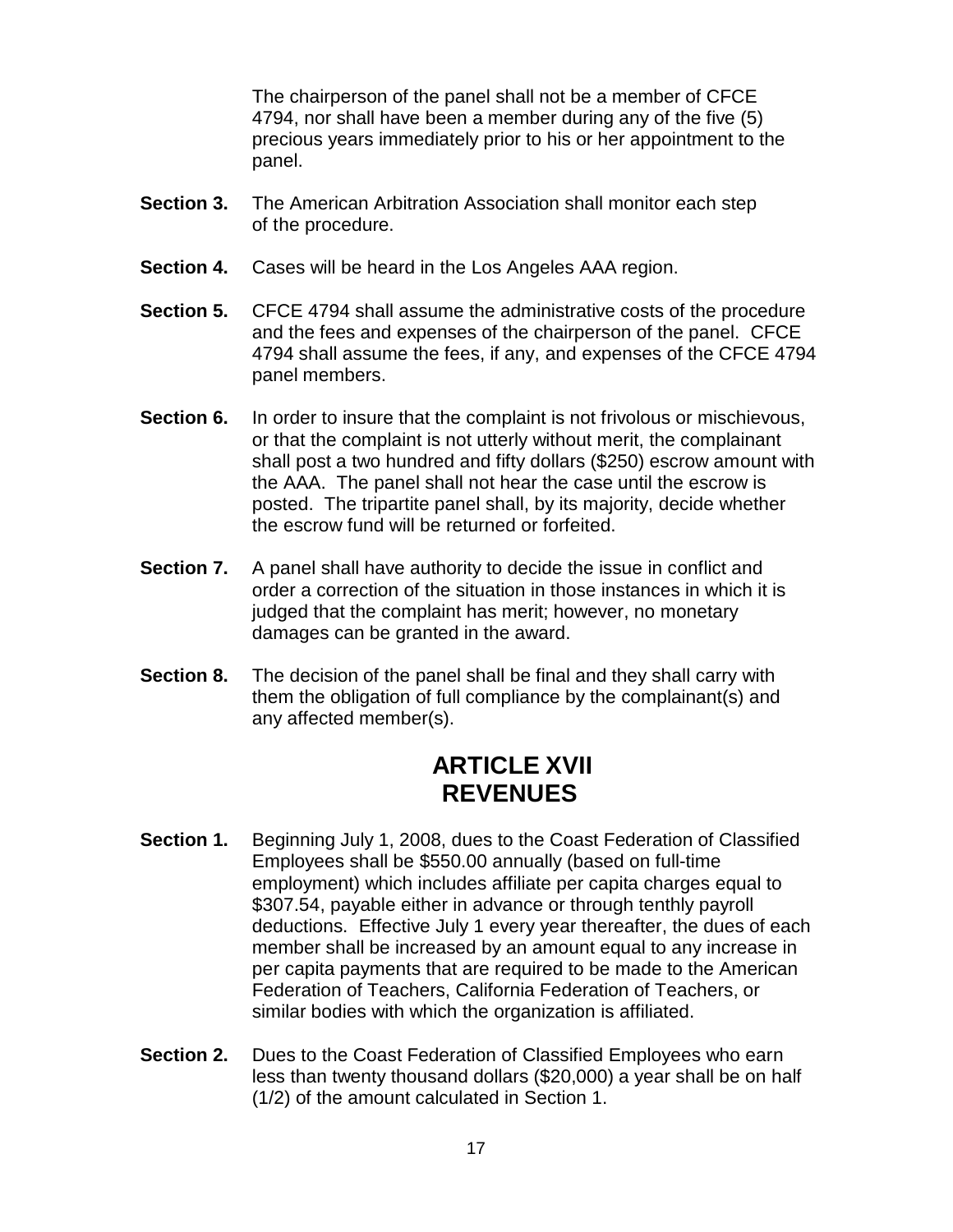- **Section 3.** Retired classified employees, who continue as union members, shall pay twenty-five dollars (\$25) annually.
- **Section 4.** Scholarship. Effective July 1, 1999, the Coast Federation of Classified Employees shall set aside a sum of fifteen cents (\$.15) per member per month for ten (10) months to establish a student scholarship available to CFCE members in good standing for one year or their dependents who are attending or plan to attend a four-year college or university, a community college or a technical school. These funds will come out of current revenue and will not constitute and increase in dues.

#### **ARTICLE XVIII AFFILIATION**

The local shall maintain affiliation with the following organizations:

- a. the American Federation of Teachers, AFL-CIO,
- b. the appropriate state federation of the California's Federation of Teachers, AFL-CIO,
- b. the state American Federation of Labor-Congress of Industrial Organizations,
- c. the appropriate Central Labor Council(s) of the American Federation of Labor-Congress or Industrial Organizations.

#### **ARTICLE XIX AMENDMENT**

- **Section 1.** Any member of the organization may present a proposed amendment to any regular meeting of the Executive Council, which shall notify the membership of the proposed amendment no later than fourteen (14) days prior to the next membership meeting. Proposed amendments must be signed and dated by the author of each proposed amendment.
- **Section 2.** A quorum must be present in order to take action on the floor of the general membership meeting. If a quorum is present, a two-thirds vote of those present and voting shall be required to accept the amendment. If a quorum is not present, the proposed amendment will be discussed, but no action taken. A secret-ballot election will be held between two (2) to four (4) weeks after the membership meeting using an electronic voting system. A minimum of sixty-six (66) or 10% of the membership must vote by casting a secret-ballot in order for any action on an amendment to take place. A two-thirds vote of those secret-ballots cast shall be required to accept the amendment.